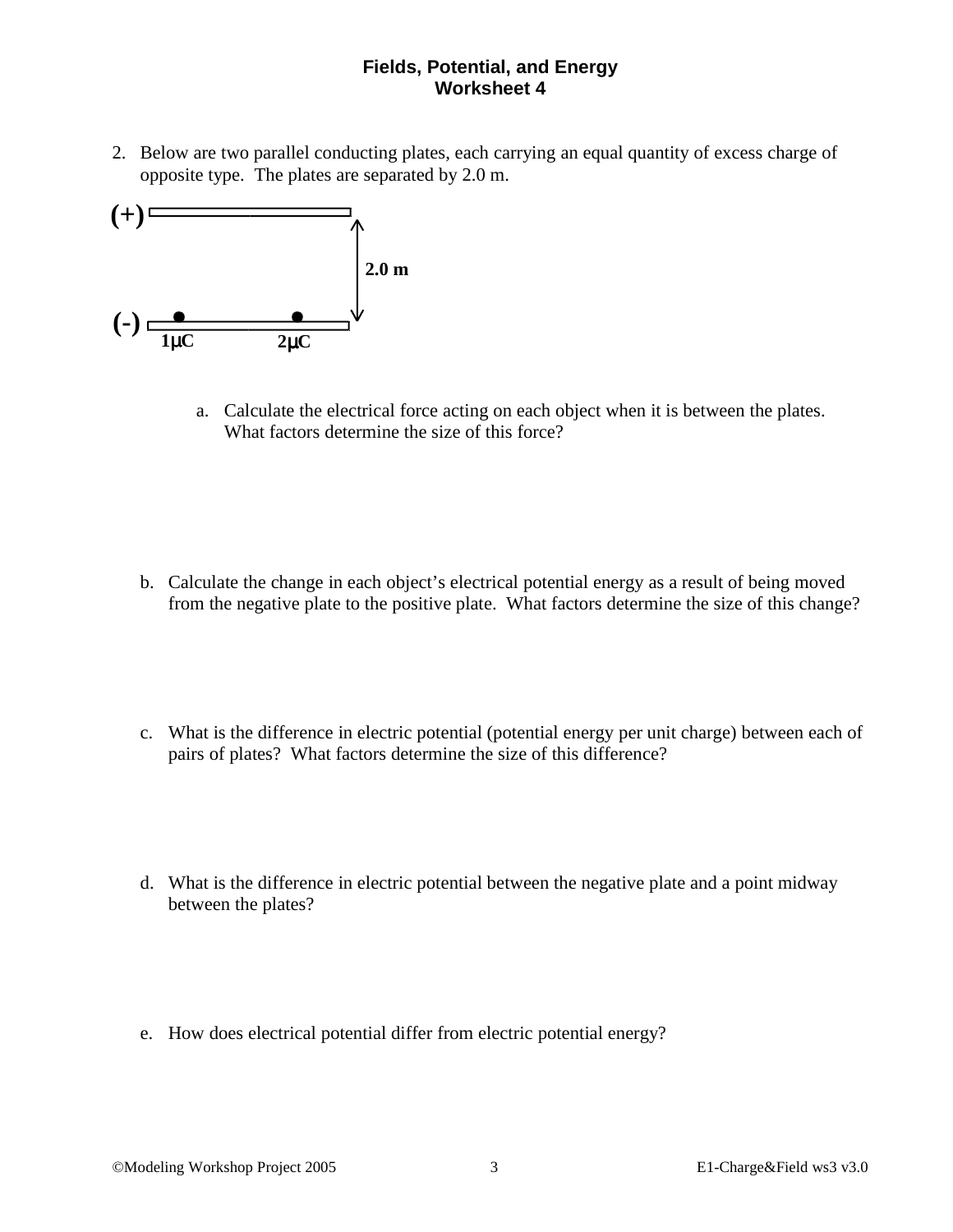3. We learned that the units for electric field were given as  $\frac{N}{C}$  $\frac{C}{C}$ . It turns out that the electric field strength can also be given in  $\frac{V}{r}$  $\frac{1}{m}$ . Show how these units, which appear very different, actually describe the same quantity.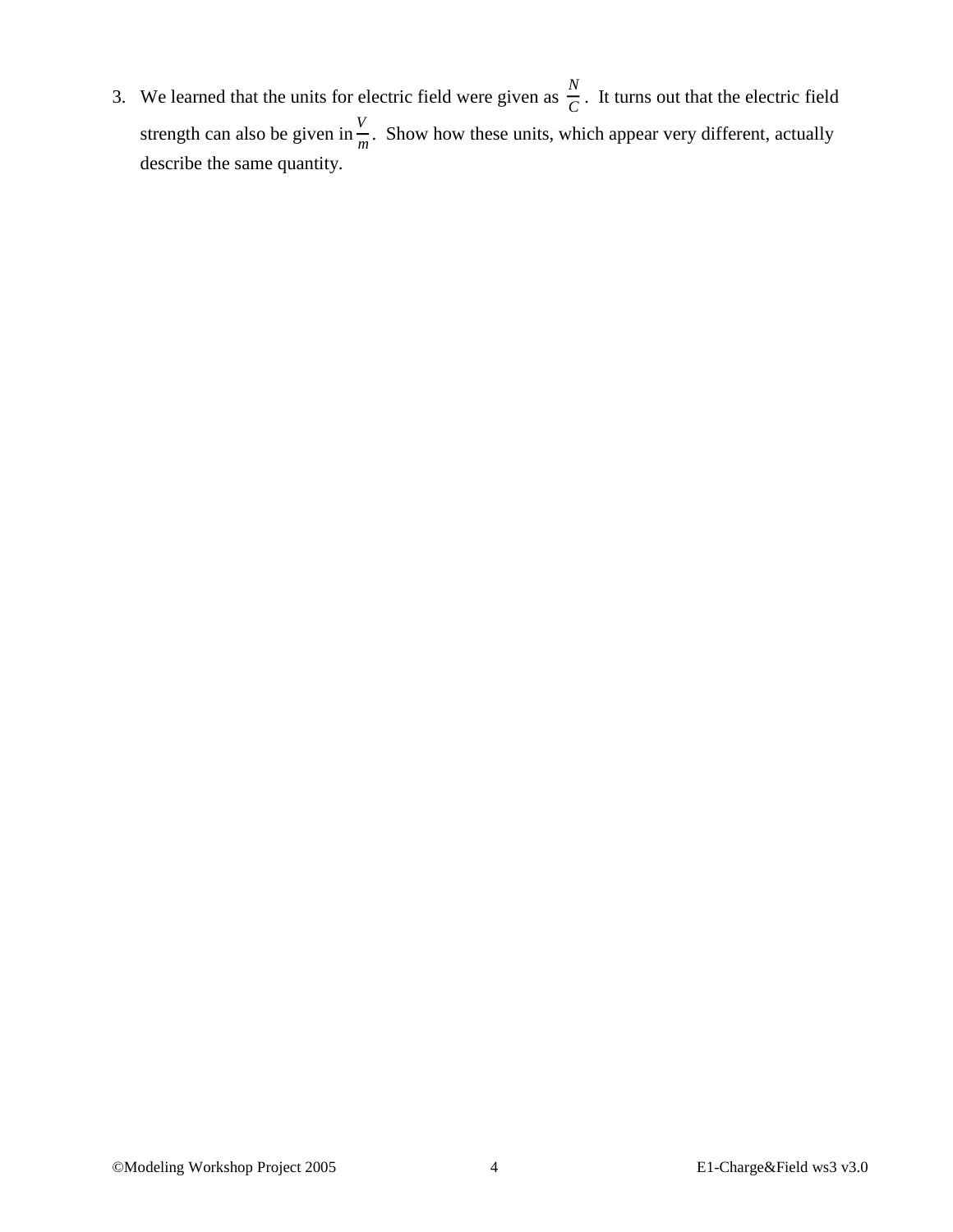5. A region in space has a uniform electric field of strength equal to 400 N/C that points to the right. A  $+2.0 \mu C$  test charge with a mass of 0.1 grams is placed in the field at rest and released.



b. Describe energy changes of the charge/field system as the charge moves in the field.

- c. What is the magnitude and direction of the electric force on the charge?
- d. What is the acceleration of the charge as it moves in the field?

e. After the charge has moved 1.0 meters, how fast will it be moving?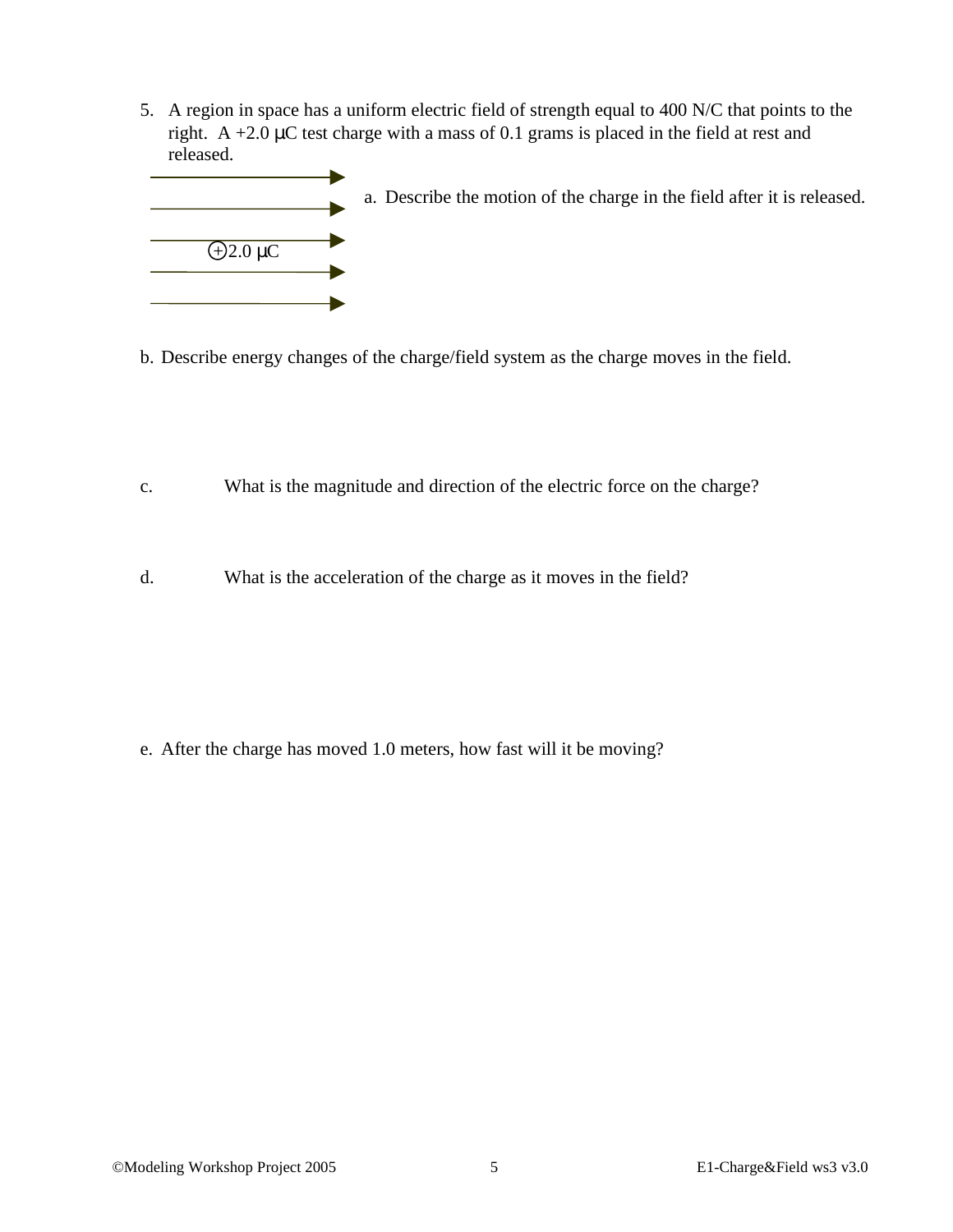## Fields, Potential, and energy Worksheet 5

1. The plates at right are connected to the terminals of a  $6 \text{ V battery}$ . How does the the amount of charge on the plates change (if at all) if the plates are pulled farther apart while remaining connected to the battery? Explain.



Initial

2. An electron is placed midway between two parallel conducting plates that are spaced 3.0 mm apart. The plates are attached to the terminals of a 12.0 V battery.



- a. What is the direction and magnitude of the electric field?
- b. How much work would be done by moving the electron from the midpoint to the surface of the (-) plate?